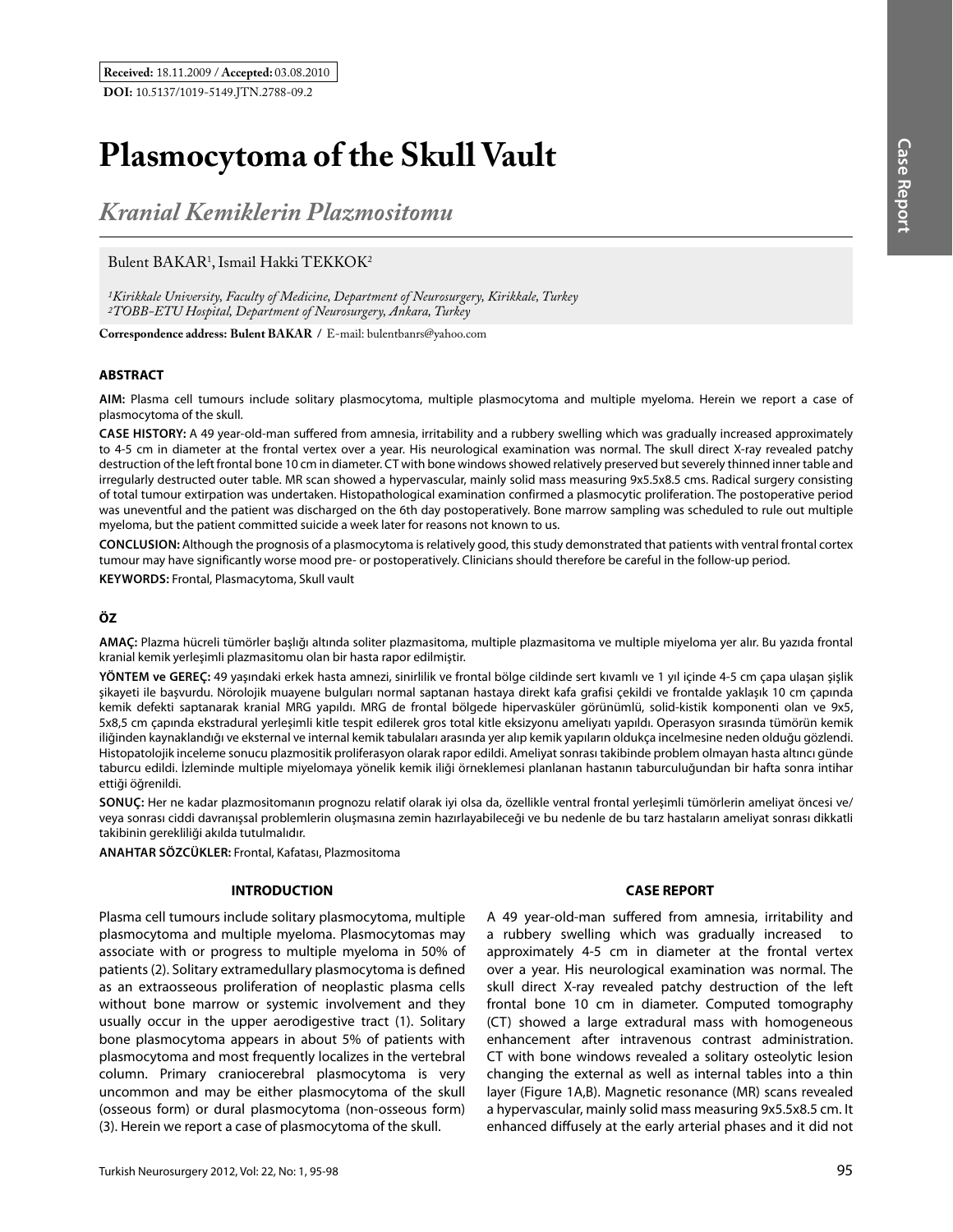have a dura tail. MR-angiography images showed a massive vascular blush fed by vessels originating from the right and left superficial temporal arteries; and it revealed that the anterior part of the superior sagittal sinus was occluded by the tumour. However, other dural sinuses and deep cerebral veins were patent. The MR scan also disclosed two other tumoural masses: the first a lobulated and hypervascular tumour located in the nasopharyngeal fossa; and the second an epidermoid tumour located in the prepontine cistern (Figure 2A-D). The feeding arteries, especially those coming from the left superficial temporal artery, were embolised by an interventional radiologist before extensive radical surgery

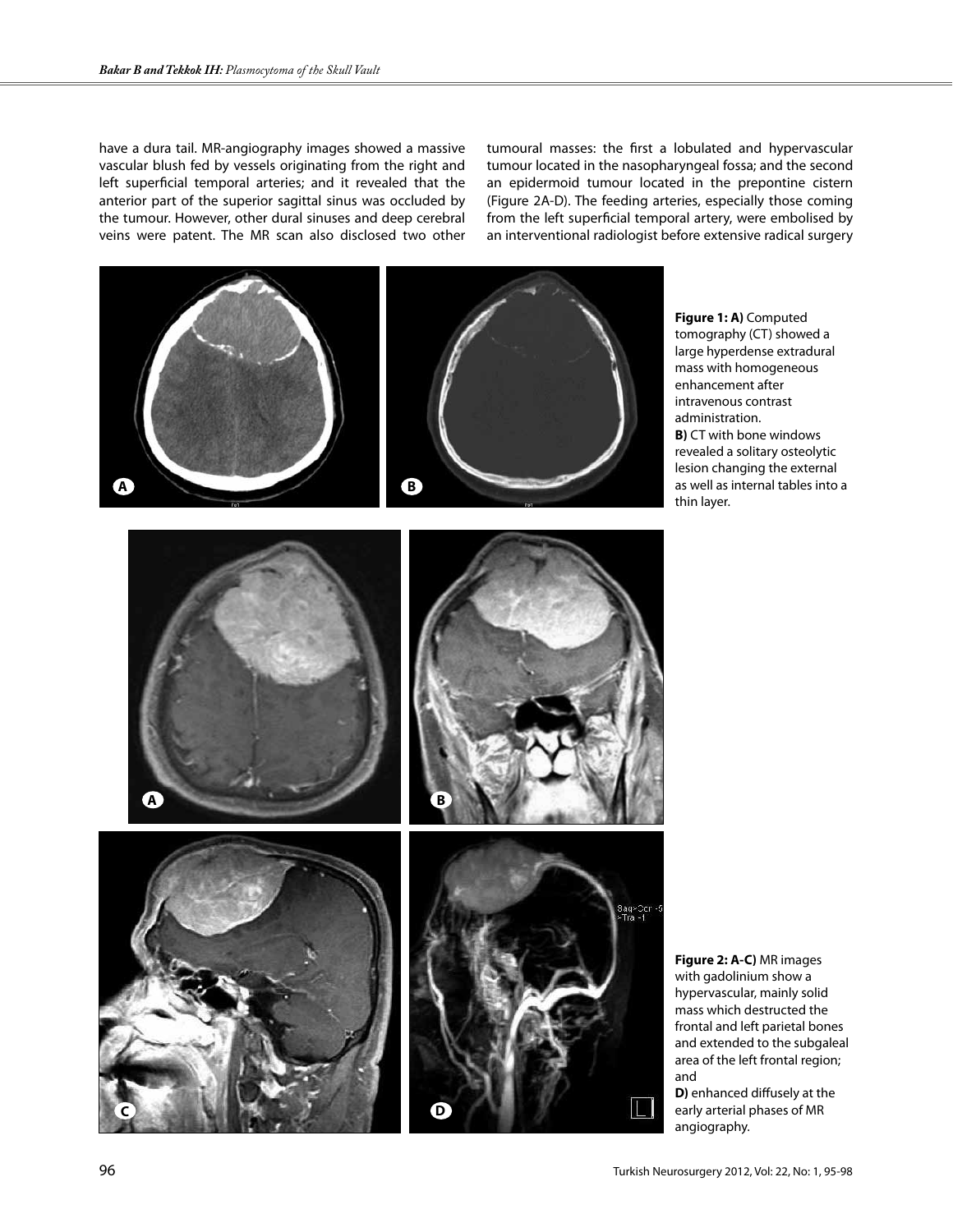could be undertaken. At surgery, it was seen that the mass originated from bone marrow and it had changed the external and internal tables into a thin layer. The mass was delicately removed with the bone lamellas which formed the internal tabula over the dura mater; and the resulting bone defect was repaired with a graft taken from the ipsilateral temporal bone (Figure 3A,B). Histological examination confirmed a plasmocytic proliferation with CD-38 and kappa-chain protein positive cells (Figure 4). Immunoelectrophoresis of serum, urine analysis for Bence-Jones protein, lambda and kappa light chain proteins, serum level of beta-2 microglobulin, all immunoglobulins, and creatinine, calcium, blood count were found to be normal. However, the urine beta-2 microglobulin was slightly increased. The postoperative period was uneventful and the patient was discharged on the 6<sup>th</sup> day postoperatively.

To distinguish multiple myeloma, bone marrow sampling was scheduled during the early follow-up period but he jumped off the fifth floor a week later and this suicide attempt ended with the patient's death. A postmortem examination was not possible.

#### **DISCUSSION**

Multiple myeloma (MM) is a disseminated malignancy of plasma cells and its diagnosis is based on (a) histological evidence of plasmocytoma or plasmocytosis of bone marrow, (b) clinical evidence of disease such as anemia or renal failure, (c) serum or urine monoclonal gammopathy or osteolytic lesions on X-rays. Solitary plasmocytomas are solitary lesions without clinical, histologic, or radiological evidence of MM. True solitary plasmocytoma of the skull vault is very rare. Plasmocytoma involving the skull base originating from the nasopharynx, oropharynx, or paranasal sinuses is defined as "extramedullary plasmocytoma". These secondary lesions carry a high risk of progression to multiple myeloma (7). Diagnostic criteria of a solitary plasmocytoma include a radiologically solitary lesion, histopathological confirmation, negative bone marrow examination, negative immunoelectrophoresis, negative urine test for Bence Jones protein, no evidence of hypergammaglobulinemia, and absence of anemia (6, 9). Our case meets all these criteria except additional nasopharyngeal lesion and absent bone marrow examination.

Plasmocytomas generally appear as a bone or soft tissue tumour with mass effect, pain, weakness, fatigue, fever, infection and infiltrative behaviour. In patients with primary brain tumours, the lesion itself generates direct focal cerebral dysfunction depending on tumour location, and may therefore cause somatic symptoms such as fatigue, sleep disturbances, anorexia, etc. Furthermore patients with a tumour located anteriorly (frontal region) in a hemisphere may have emotional distress and depressive symptoms such as sadness and lack of motivation. However, these symptoms may decrease after the surgery. Irle et al (1994) underlined the fact that patients with ventral frontal cortex tumour have significantly worse mood postoperatively than those with



**Figure 3: A)** mass originating from bone marrow has changed the tabula externa into a thin layer. **B)** and the resulting bone defect was repaired with a graft taken from the ipsilateral temporal bone.



**Figure 4:** Histopathological consideration is solitary plasmacytoma (H&E, x200).